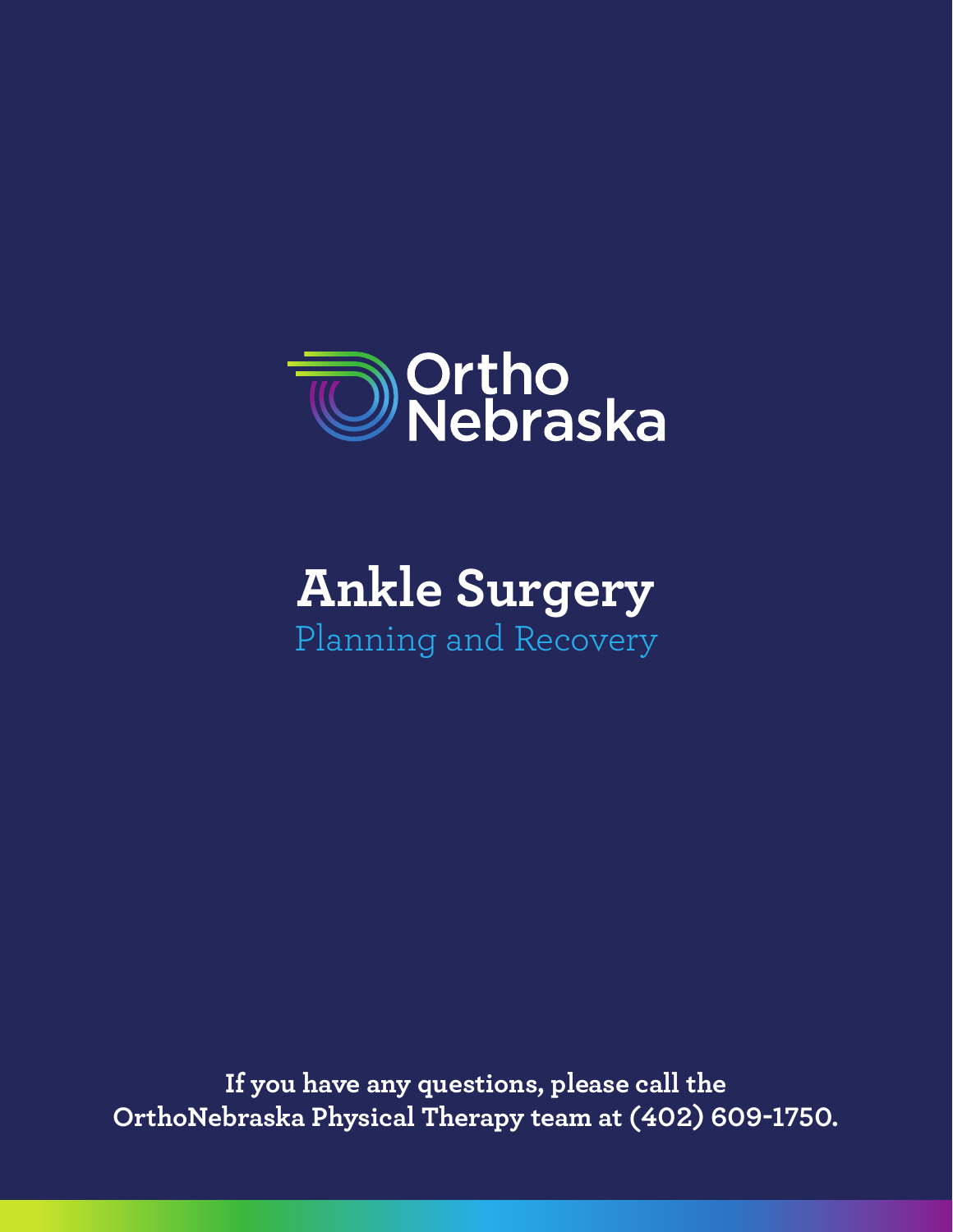## **Preparing for Ankle Surgery**

#### **Understand the precautions following surgery**

Speak to your doctor prior to surgery about what weight bearing restrictions you may have following your surgery. Some patients will be allowed to step on their affected ankle however some will not be allowed to place any weight on that ankle. Understanding the potential restrictions and the length of time you will be required to follow these restrictions will allow you to prepare for what is to come.

Weight Bearing As Tolerated: You will be allowed to bear weight through your leg as you are able. You may have a post-operative shoe to assist with walking following surgery.

Partial Weight Bearing: You will be allowed to place up to 50% of your weight through the affected ankle.

Toe Touch Weight Bearing or Flat Foot Weight Bearing: You will be allowed to place your toes or your foot down on the ground to help you balance however you will *not* be allowed to bear pressure through that leg.

Non-Weight Bearing: You will *not* be allowed to place any weight through your lower extremity on the affected side.

#### **Assistive Devices & Walking Aids**

There are many different devices that can assist you with walking following surgery. It is a good idea to trial the device if available. This will help you decide which device will allow you to limit weight bearing if necessary. If you are havingdifficulty using a device especially if you have been told you will need to maintain non-weight bearing, call your doctor to determine if a preoperative therapy session may be helpful. This equipment may be purchased at a local DME pharmacy or online.



Watch our videos on proper walking form with crutches and more:

**OrthoNebraska.com/Ankle** Crutches Front Wheeled

Walker



Scooter



Please be sure to check out our educational videos for walking with a device and stair training

#### **Set up your Environment**

Prepare your home to allow easy access with use of an assistive device

- Move furniture to allow for more space.
- Pick up throw rugs.
- Check railings on the stairs to ensure they are secure. If you don't have railings, consider having railings installed.
- Check to see if your assistive device will fit through doorways around your home.
- Consider setting up a living area on the main level to limit stair use.
- Consider whether you may need equipment to help get on/off the toilet. Items available to assist include toilet riser, commode, grab bars, or a toilet safety frame.
- Consider getting a shower chair for use after surgery to avoid bearing weight on your ankle or consider sponge bathing.
- Move frequently used items in kitchen and bathrooms for easy access when using an assistive device.
- You may need to consider having a ramp installed if you are unable to maneuver the steps safely while maintaining weight bearing restrictions as indicated by your doctor.

#### **Plan for help following Surgery**

You will be required to have a family member or friend spend the night following surgery. Recruit family or friends to assist with laundry, grocery shopping, and transportation for appointments and errands in the weeks following surgery. It is also recommended that you make arrangements for pets, mail, and trash if you live alone.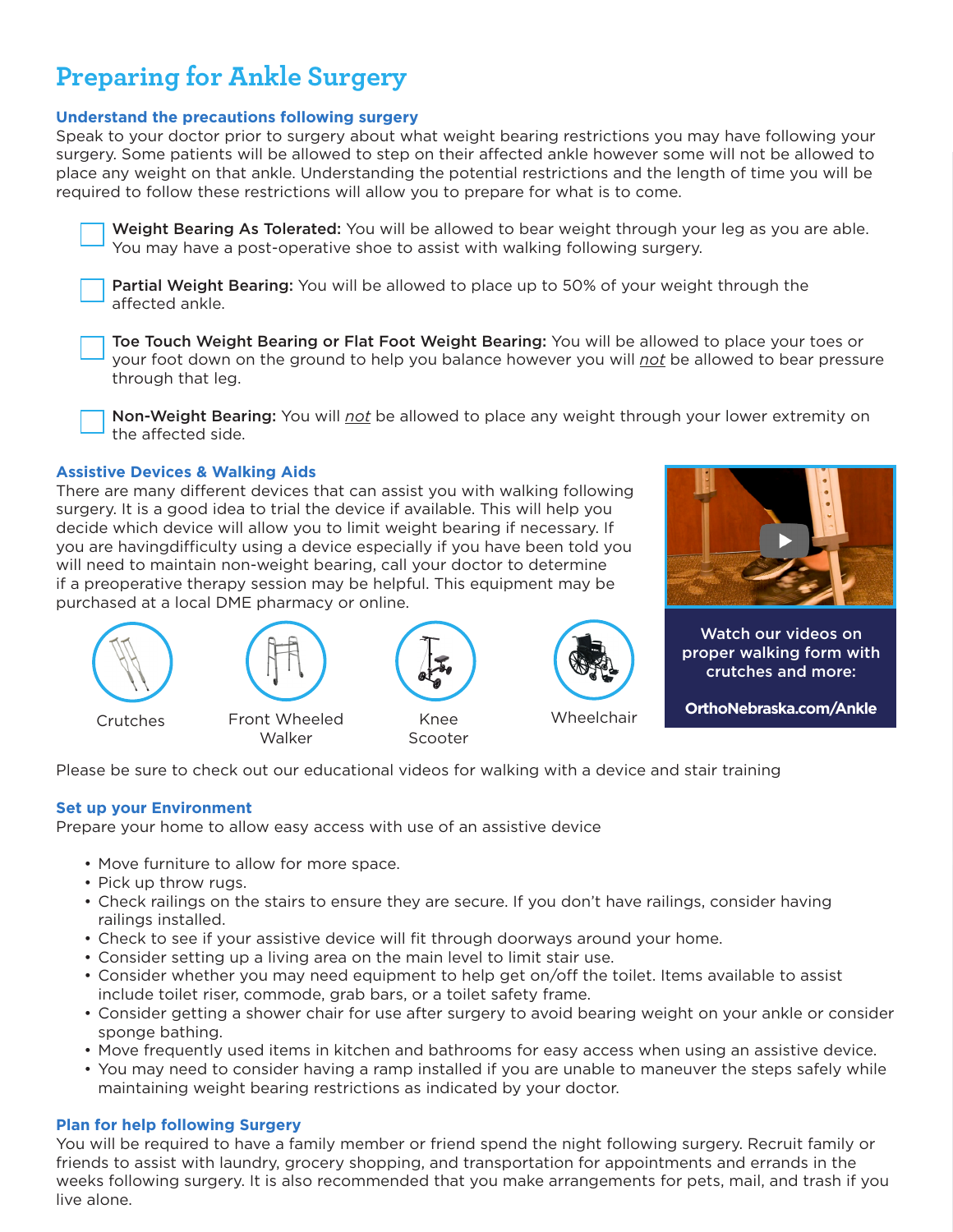#### **Forward Raise**

- While sitting in a chair, hold a free weight in both **1** hands with your elbows straight and down by your side. Your palms should be facing inward towards the side of your body.
- Next, slowly raise one of them up in front of your **2** body. Then lower to starting position and then repeat on the other side. Alternate to the other side after each repetition.
- **3**

Do not let your shoulder shrug upwards unless instructed to go over shoulder level height.



4) Complete one (1) set of 10 repetitions, three (3) times per day.

## **Long Arc Quad**

- While seated with your knee in a bent position, **1** slowly straighten your knee as your raise your foot upwards as shown.
- Hold for three (3) seconds. Repeat with opposite leg. **2**
- Complete one (1) set of 10 repetitions, three (3) times per day. **3**



#### **Seated Marching**

- While seated in a chair, lift up your foot and knee. **1**
- Set it down and then perform on the other leg. **2**
- **3**
	- Repeat this alternating movement.
- Complete one (1) set of 10 repetitions, three (3) times per day. **4**



Once your doctor advanced your activity, physical therapy can assist with flexibility, strength, and returning to your day-to-day mobility. If you have any questions, please call the OrthoNebraska Physical Therapy team at (402) 609-1750.